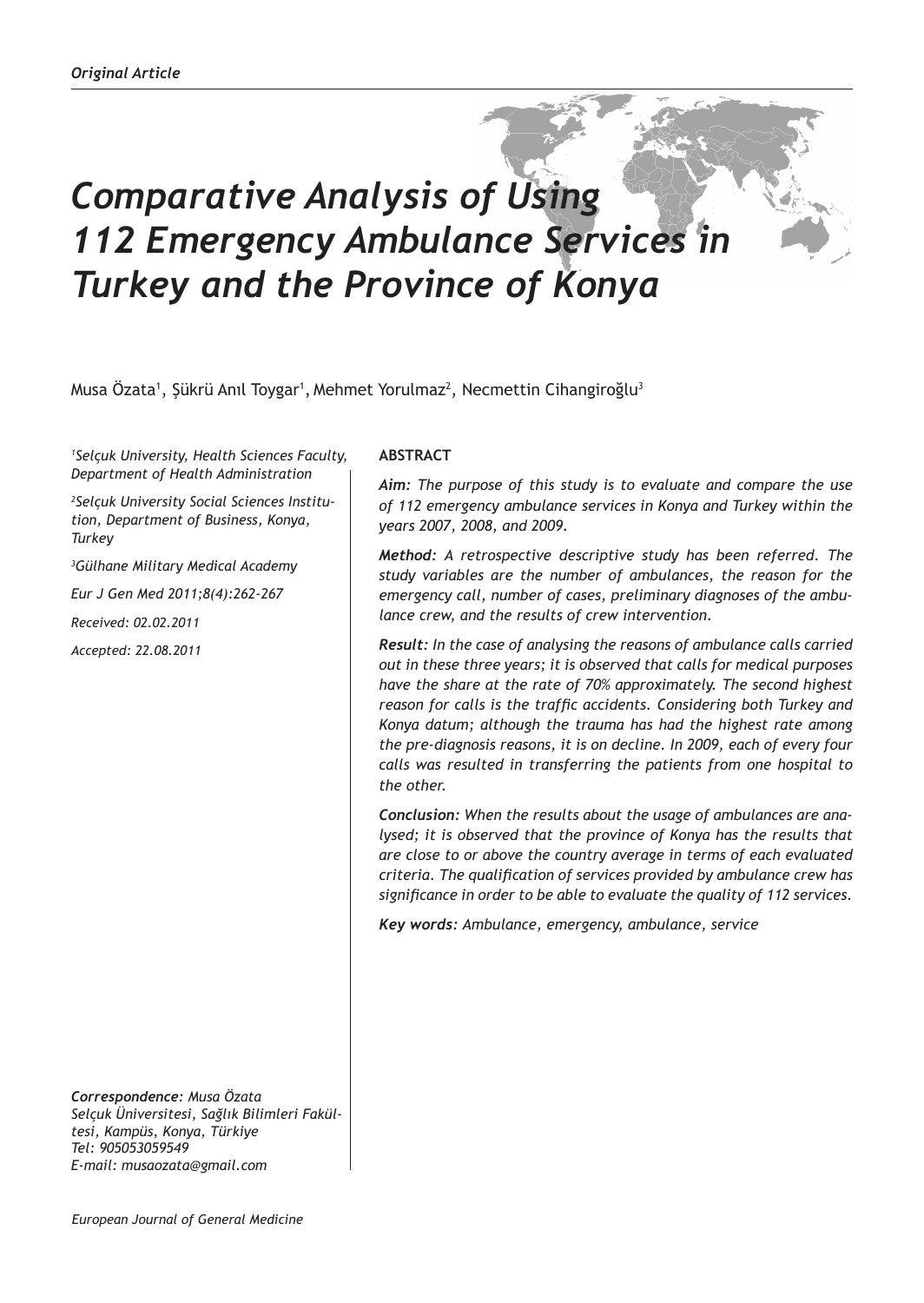#### *Konya (Türkiye) İlinin 112 Acil Tıp Hizmetinin Değerlendirilmesi*

*Amaç: Bu çalışmada 2007, 2008 ve 2009 yıllarına ait Türkiye geneli ve Konya ili, 112 acil ambulans hizmetleri kullanımının karşılaştırmalı analizinin yapılması amaçlanmıştır.*

*Metod: Geriye dönük bulguları tanımlayıcı türde bir çalışma yapılmıştır. Çalışmanın değişkenleri ambulans sayısı, acil çağrının nedeni, vaka sayısı, ambulans ekibinin ön tanıları ve ekip müdahalesinin sonuçlanması durumudur.* 

*Bulgular: Üç yıllık ambulans çağrı nedenleri incelendiğinde, tıbbi amaçlı çağrıların yaklaşık %70'lik bir paya sahip olduğu görülmektedir. İkinci en yüksek orana sahip çağrı nedeni ise trafik kazalarıdır. Türkiye ve Konya verileri incelendiğinde ön tanı nedenleri arasında incinme en yüksek orana sahip olmasına rağmen düşüş göstermektedir. 2009 yılındaki her dört çağrıdan bir tanesi bir hastaneden diğerine nakil olarak sonuçlanmıştır.*

*Sonuç: Ambulans kullanımıyla ilgili sonuçlar incelendiğinde, değerlendirmeye alınan her kıstas için Konya ili ya ülke ortalamasına yakın, ya da ortalamanın üzerinde sonuçlara sahiptir. 112 hizmetlerinin kalitesinin değerlendirilmesinde ambulans ekibi tarafından sunulan hizmetlerin niteliği önem arz etmektedir.* 

*Anahtar kelimeler: Ambulans, acil tıp, servis*

# **INTRODUCTION**

The emergency ambulance service is a major public health service assisting the citizens to enable the individuals' vital functions during patient transfer and supplying the emergency service in the shortest time possible in cases of incidents threatening the individuals' vitality or requiring urgent healthcare. The use of ambulance services and service utilization rate varies according to the individual's age, the type of accident experienced or importance of disease, process of access to the healthcare system and the individual's economic situation and healthcare insurance. People using ambulance services are generally patients with acute disease or severely injured ones and these patients are hospitalized for a long time in the emergency services (1).

The progression in providing of ambulance services in Turkey started during the late 1980s. In 1986, ambulance services were started in Ankara, İstanbul, and İzmir in the form of patient transfer under the name of "Hızır Emergency Service", which was represented in 1994 under the name of "112 Emergency Aid and Rescue". From this date forward, a crew consisting of a practitioner, a nurse and a driver have begun working for the first time in ambulances (2).

Emergency Medical Services (EMS) system comprises of a comprehensive staff member network, equipment and resources established with the aim of delivering aid and emergency medical care to the community. These services also come to mean to ensure that emergency medical service provider is supplied rapidly, effectively and with assurance of high quality (3).

The components of EMS are defined as event-based depending on time as they consist of the followings; receiving of a call, call processing time, control allocation time, crew mobilization time, departure time to the scene, arrival time to the Emergency Department (ED) or hospital, and end up with time spent at ED or hospital(2). The EMS case consists of seven distinct periods mentioned above with an extra component named "response time" which consists of three components such as; control allocation time, crew mobilization time and departure time to the scene (4).

Pre hospital care is a relatively recent development, both in the United States and internationally. Changing health requirements in countries which experience economic and social development create a greater demand for EMS systems. EMS development in the U.S. was emerged as a result of the combination of urban growth, economic expansion, medical and technological advancements and public demand. Just as the U.S. experienced, several developing countries are increasingly in the need of an organized EMS system for an organized and unified approach to pre hospital care to be able to respond to the growing urban health concerns(5).

The provision of ambulance services in developed and developing countries and ambulance utilization rates of societies varies depending on local, socio-economic and cultural conditions (2). Globally; emergency ambulance services are identified as services based on the principle of "7 days and 24 hours" under the superintendence of Province or Regional Command Centres (6).

This study aims to evaluate and compare the use of 112 emergency ambulance services in 2007, 2008, and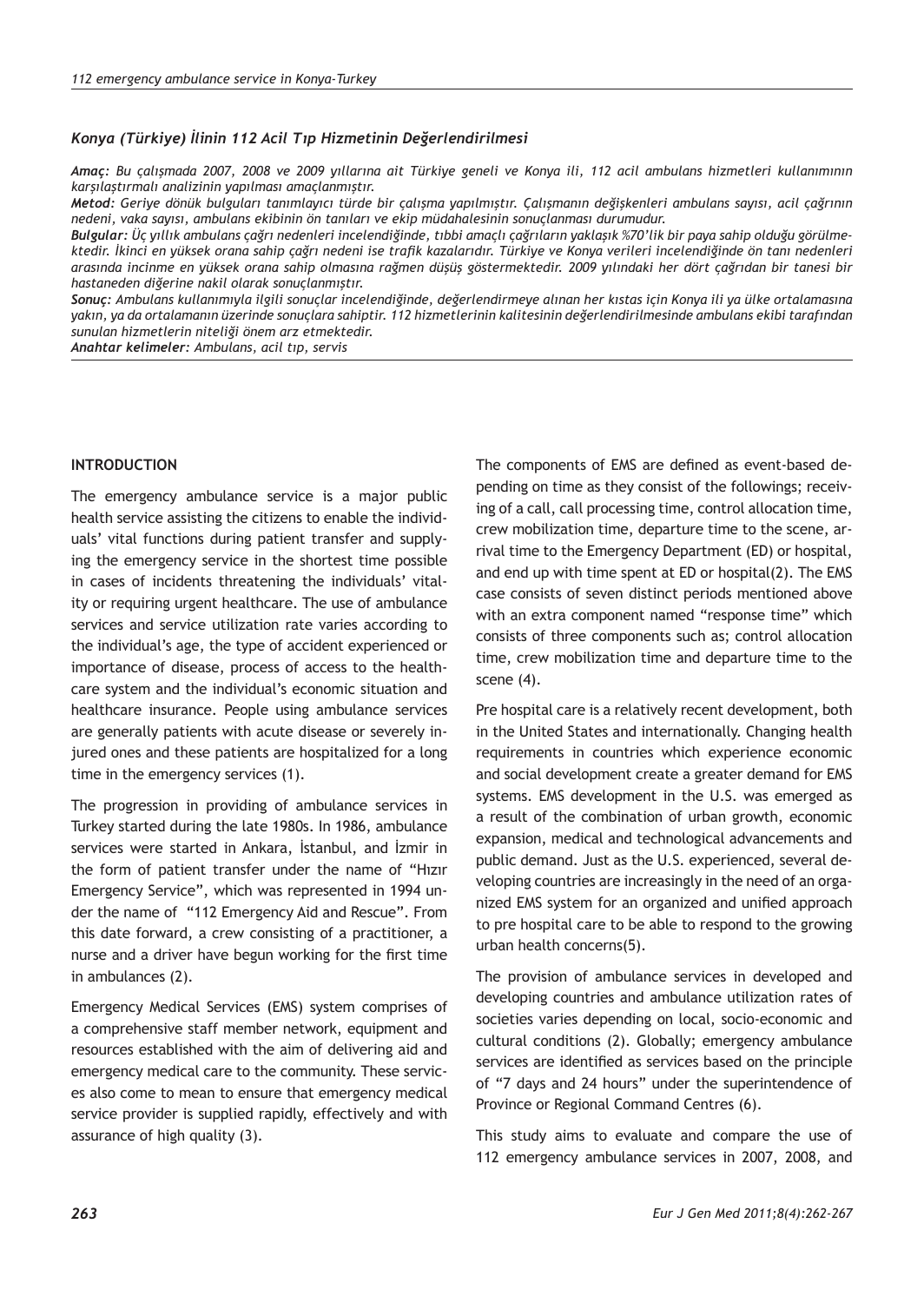|               | 2007       |           | 2008       |           | 2009       |           |
|---------------|------------|-----------|------------|-----------|------------|-----------|
|               | Turkev     | Konva     | Turkev     | Konva     | Turkev     | Konya     |
| Population    | 70.586.256 | 1.959.082 | 71.517.100 | 1.969.868 | 72.561.312 | 1.992.675 |
| Ambulance, n  | 1.703      | 140       | 2.029      | 169       | 2.427      | 156       |
| Total case, n | 1.119.974  | 22.526    | 1.423.568  | 33.725    | 1.718.112  | 69.575    |

*Table 1. Comparison Konya Emergency Health Services and data connected with Turkey*

2009 with in Konya and Turkey. A retrospective descriptive study has been referred. The study variables are the number of ambulances, the reason for the emergency call, number of cases, preliminary diagnoses of the ambulance crew, and the results of crew intervention.

# **MATERIALS AND METHODS**

A retrospective descriptive study has been referred by examining the datum related to the three years (2007, 2008, and 2009) in order to make a comparative analysis of 112 emergency health services between Turkey and Konya. The data about Konya was provided from Konya Provincial Directorate of Health, and the data about Turkey was provided from the Ministry of Health. The variables of the research have been specified according to the classification of data available as presented below: 1-Ambulance unit per capita, 2-Total case number, 3-The reasons of emergency call: diseases, traffic accidents, other accidents ( home accidents, work accidents), other cases ( fire, suicide, injury), 4-The pre-diagnosis reasons (trauma, cardiovascular system diseases etc.), 5-Results of the cases (a timely intervention, transfer to hospital etc.)

## **RESULTS**

PPopulation as a whole, ambulance unit and total case numbers in 2007, 2008, and 2009 for Turkey – Konya are presented on Table 1. Ambulance units in Turkey reached to 2.029 in 2008 with an increasing rate of 19.1% in proportion to 2007. In 2009; this unit reached to 2.427 with an increasing rate of 19.5% in proportion to the preceding year. While there was one ambulance per 41.448 people in 2007, this number decreased to 35.247 people in 2008. According to the numbers of 2009; there was one ambulance per 29.897 people. Regarding the analysis of total case numbers; it reached to 1.423.568 in 2008 with an increasing rate of 27.1% in proportion to

2007. It reached to 1.718.112 in 2009 with an increasing rate of 20.7% in proportion to the preceding years.

The number of ambulances in Konya has been reached to 169 with an increasing rate of 20.7%, and in 2009; it decreased at the rate of 7.7% in proportion to the preceding years. It is deemed that the reason of decreasing is to adapt ELV (End of Life Vehicle) procedure to the ambulances due. While there was one ambulance per 13.993 people in 2007, this number decreased to 11.656 in 2008. According to the data of 2009; there was one ambulance per 12.774 people. Considering the total case numbers; it was around 33.725 in 2008 with an increasing rate of 48.8% in proportion to 2007. An increasing rate of 106.7% in proportion to the preceding years, was clearly seen in 2009.

Considering the reasons of ambulance calls in these three years; it is observed that the calls for medical purposes have the ration approximately at the rate of 70%. Calls for medical purposes reached to the highest level with the rate of 72% in 2009. Traffic accidents were the second highest reason for calls. Although calls arising from traffic accidents show increase by years, in total, the incidence of the traffic accidents decreases. The reason of this is the raise in the number of total calls. Comparing Turkey and Konya in terms of call reasons; a percentage correlation is observed on calls for medical purposes. In Konya; calls resulting from traffic accidents occur above the average of Turkey. However, in comparison to the other years; it is observed that there is a recession on calls resulting from traffic accidents in Konya (Table 2).

Considering the datum of both Turkey and Konya; although trauma has the highest rate among the pre-diagnosis reasons, it is on decline recently. The cardiovascular system diseases are on the second rank among the pre-diagnosis reasons. While the other averages in Turkey are constant, percentage reduction is observed on cardiovascular system diseases in the province of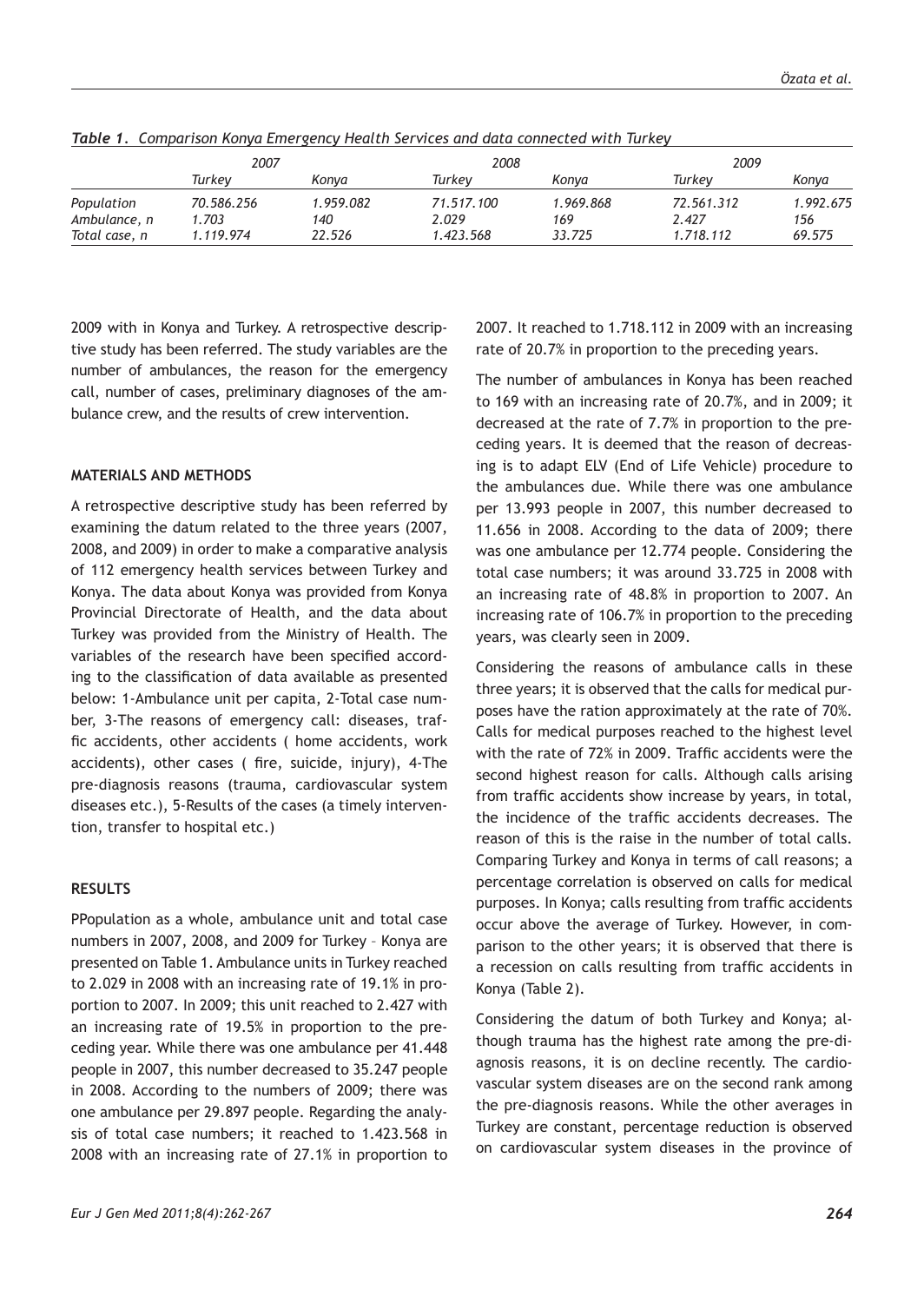| Table 2. Comparison with Turkey and Konya according to call reasons |          |               |                                |                |           |                                                       |                |               |               |                |                |                         |                                        |  |
|---------------------------------------------------------------------|----------|---------------|--------------------------------|----------------|-----------|-------------------------------------------------------|----------------|---------------|---------------|----------------|----------------|-------------------------|----------------------------------------|--|
|                                                                     |          | 2007          |                                |                |           | 2008                                                  |                |               |               | 2009           |                |                         |                                        |  |
| Call reasons                                                        | Turkey   |               | Konya                          |                | Turkey    |                                                       | Konya          |               |               | Turkey         |                | Konya                   |                                        |  |
|                                                                     | Ξ        | $\frac{6}{6}$ | $\overline{a}$                 | $\frac{6}{5}$  | Ξ         | $\frac{8}{6}$                                         | Ξ              | $\frac{8}{6}$ | Ξ             |                | Ξ<br>$\gtrsim$ | $\frac{6}{5}$           |                                        |  |
| Medical                                                             | 843.43   | 67.96         | $31.825$<br>$8.020$<br>$3.538$ | 6.43           | 1.100.663 | 70.59                                                 | 39.577         |               |               | 1.345.109      | $R = 4$        | 50.195                  | $72.15$<br>$72.17$<br>$7.61$<br>$8.07$ |  |
| Traffic accidents                                                   | 178.384  | 14.37         |                                | 16.74          | 183.933   |                                                       |                |               |               | 206.213        |                |                         |                                        |  |
| Other accidents*                                                    | 74.283   | 5.99          |                                | 7.39           | 88.019    | $\begin{array}{c} 11.80 \\ 5.66 \\ 11.95 \end{array}$ | 7.150<br>4.800 |               |               | 91.441         |                | 8.466<br>5.298<br>1.913 |                                        |  |
| Other cases**                                                       | 144.904  | 11.68         | 757                            | 9.44           | 186.413   |                                                       | 1.090          |               |               | 95.054         | $\tilde{c}$    |                         |                                        |  |
| Total                                                               | .241.002 | 00            | 44.140                         | 00             | 1.559.199 | 00                                                    | 52.617         | 00            |               | 1.737.817      | OO             | 100<br>65.872           |                                        |  |
|                                                                     |          |               |                                | 2007           |           |                                                       | 2008           |               |               |                | 2009           |                         |                                        |  |
| Pre-diagnosis                                                       |          |               | Turkey                         |                | Konya     | Turkey                                                |                |               | Konya         |                | Turkey         |                         | Konya                                  |  |
|                                                                     |          | ς             | $\approx$                      | $\overline{a}$ | $\gtrsim$ | Ξ                                                     | $\frac{6}{5}$  | Ξ             | $\frac{6}{5}$ | $\overline{a}$ | $\frac{6}{5}$  | $\overline{z}$          | $\gtrsim$                              |  |
|                                                                     |          |               |                                |                |           |                                                       |                |               |               |                |                |                         |                                        |  |
| Trauma                                                              |          | 285.536       | 25.49                          | 11.193         | 25.77     | 21.442                                                | 22.03          | 11.955        | 23.07         | 355.866        | 20.7           | 13.824                  | 21.48                                  |  |
| Cardiovascular sys. diseases                                        |          | 211.320       | 18.87                          | 7.637          | 17.58     | 262.711                                               | 18.45          | 8.932         | 17.23         | 313.946        | 18.3           | 10.076                  | 15.66                                  |  |
| Other*                                                              |          | 271.869       | 24.27                          | 9.689          | 22.3      | 409.720                                               | 15.1           | 12.122        | 23.38         | 524.053        | 30.1           | 16.014                  | 24.9                                   |  |
| Psychiatric diseases                                                |          | 82.684        | 7.38                           | 4.975          | 11.45     | 110.374                                               | 7.75           | 6.828         | 13.17         | 136.969        | $\infty$       | 8.462                   | 13.15                                  |  |
| Neurological diseases                                               |          | 130.272       | 11.63                          | 4.717          | 10.86     | 152.238                                               | 10.70          | 5.539         | 10.69         | 169.536        | Ö              | 7.096                   | 11.03                                  |  |

*\*Other: poisoning,urinary system disease,metabolic and endocrine disease,gynecologic and obstetric disease, ınfection disease, newborn disease*

"Other: poisoning,urinary system disease, metabolic and endocrine disease,gynecologic and obstetric disease, infection disease, newborn disease

*Respiratory system diseases 83.863 7.49 2.720 6.26 108.794 7.64 3.466 6.69 143.576 8.4 5.157 8.1 Gis diseases 54.435 4.86 2.504 5.76 66.042 4.64 2.989 5.77 74.166 4.3 3.723 5.79 Total 1.119.979 100 43435 100 1.131.321 100 52.617 100 1.718.112 100 65.872 100*

2.720

7.49 4.86 100

83.863 54.435

Respiratory system diseases

Gis diseases Total

5.76 6.26

108.794 66.042

5.79 8.1

5.157 3.723

8.4  $4.\overline{3}$ 

143.576 74.166

6.69 5.77 100

3.466 2.989

7.64 4.64 100

 $\overline{100}$ 

65.872

100

1.718.112

52.617

1.131.321

 $100$ 

43435 2.504

1.119.979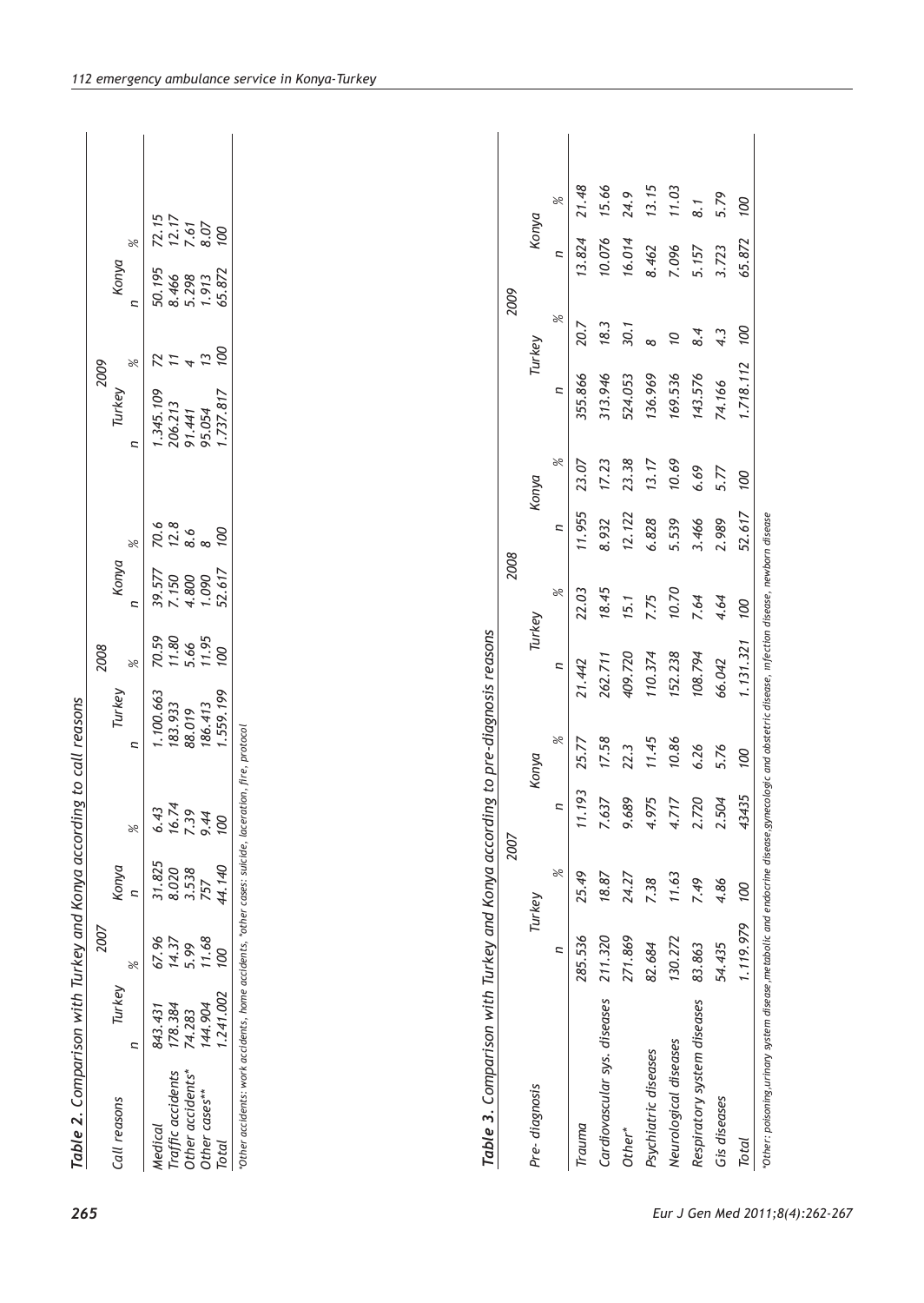| Table 4. Comparison with Turkey and Konya According to Case Results |           |               |        |               |          |       |                |                  |          |       |        |       |
|---------------------------------------------------------------------|-----------|---------------|--------|---------------|----------|-------|----------------|------------------|----------|-------|--------|-------|
| Case result                                                         |           | 2007          |        |               |          | 2008  |                |                  |          | 2009  |        |       |
|                                                                     | Turkey    |               | Konya  |               | Turkey   |       | Konya          |                  | Turkey   |       | Konya  |       |
|                                                                     | Ξ         | $\frac{8}{2}$ | ς      | $\frac{8}{5}$ |          | %     | $\overline{a}$ | 96               | Ξ        | 96    | Ξ      | ×     |
| Timely intervention                                                 | 164.897   | 13.29         | 13.204 | 27.56         | 192.999  | 12.38 | 15.543         | 27.7             | 203.181  | 10.8  | 19.322 | 17.77 |
| Transfer to hospital                                                | 900.133   | 72.53         | 23.205 | 48.44         | .154.295 | 74.03 | 29.368         | 52.4             | .010.830 | 54.06 | 36.762 | 52.84 |
| Ex Left onsite                                                      | 23.199    | $\ddot{s}$    | 817    | 1.71          | 25.058   | 1.61  | 880            | $\ddot{0}$       | 29.324   | 1.56  | 1.015  | 1.46  |
| Ex transfer to morgue                                               | 3.934     | 0.32          | 82     | 0.17          | 5.168    | 0.33  | 81             |                  | 5.043    | 26    | 93     | 0.13  |
| Mission aborted                                                     | 34.291    | 2.76          | 992    | 1.92          | 44.246   | 2.84  | 1.131          |                  | 47.178   | 2.52  | 1.177  | 1.69  |
| Transfer by another vehicle                                         | 44.662    | 3.60          | 1.099  | 2.30          | 52.088   | 3.39  | 887            | 1.6              | 57.354   | 3.06  | 1.168  | 1.68  |
| Untrue call                                                         | 7.950     | 0.64          | 116    | 0.27          | 8.378    | 0.54  | 172            | $0.\overline{3}$ | 8.894    | 0.47  | 119    | 0.17  |
| Transfer from hospital to another                                   | 61.906    | 4.99          | 8.562  | 16.5          | 61.936   | 4.88  | 8.030          | 14.3             | 155.497  | 26.23 | 10.207 | 14.26 |
| <b>Total</b>                                                        | 1.226.222 | ÖΔ            | 48.077 | 00            | 5.44.168 | 00    | 56.092         | 00               | .824.961 | 00L   | 69.863 | Øί    |
|                                                                     |           |               |        |               |          |       |                |                  |          |       |        |       |

Konya. The remarked point is the fact that calls for prediagnostic psychiatric diseases are over the figures in Turkey (Table 3). When datum of Turkey is taken into account, in view of the case results; the calls made in 2007 and 2008 were ended up at the rate of approximately 85% as a timely intervention and transferring patients to a hospital. One of the each four calls was resulted in transferring from a hospital to another in 2009. Analysing the percentages of timely interventions; it is observed that the figures of Konya are over the average of Turkey (Table 4).

## **DISCUSSION**

77-101 of 1000 people benefit from the ambulance services annually in North Europe Countries (7). While the ambulance usage rate is on the rate of 140 ‰ in England, it is enounced as 11-139 ‰ in USA (8, 9). Besides doctors, who serve in primary care health services; Paramedics, who also have authority and allowance on medication and some operations after an education process, work in ambulance services all around the World. However, the staff members mentioned are not enough in terms of quality and quantity especially in developing countries  $(10).$ 

Regarding the research studied in Norway in terms of pre-diagnosis intervention provided by Emergency Ambulance Team; it is observed that trauma with the rate of 41% and cardiovascular diseases with the rate of 27% were on the top of the list (7). As for in Italy; respiratory insufficiency (16.7%), loss of consciousness (16.6 %), complaint of chest pain (11.8%) are taking place on the top of the list. Besides, in Swiss; cardiovascular diseases with the rate of 12% are taking place on the top (11). As it is seen from all instances; It is very difficult to set a balance between the countries owing to the fact that a classification among the reasons of pre-diagnosis intervention is quite out of the question. When emergency ambulance services are evaluated in terms of case results; it is observed that ambulance services are resulted in transferring to hospital as a whole. For instance; on the research studied in USA; it is stated that 7 out of the each 10 patients are transferred to a hospital (12). However, in our country; an increase is observed in the rate of transferring the patients from one hospital to another.

In recent years; although progressions are appeared in